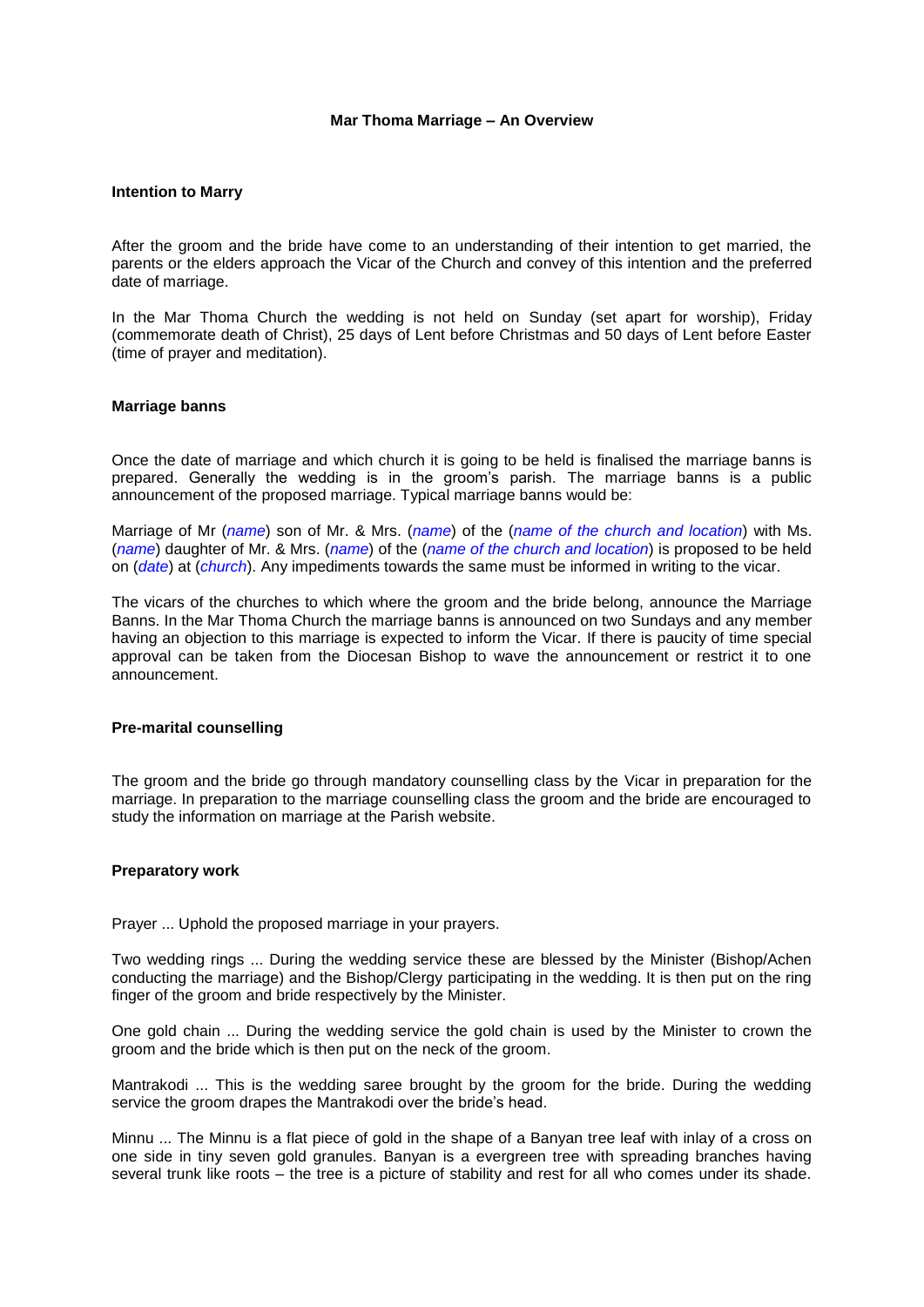Minnu is held together by seven strands of thread twisted together. On the seventh day God rested from all the work of creating he had done (Gen. 2:2). Seven is a picture of completion and rest. During the wedding service the groom ties the strand with the Minnu around the bride"s neck.

Penkettu ... There is a particular way the knot has to be tied while tying the Minnu with the strand. Around the bride"s neck. The groom is encouraged to learn this in advance: the edge of the right strand is placed on the top of the edge of the left strand. The right strand edge is then taken under the left strand and brought back up. The edge of the right strand is once again placed over the edge of the left strand and then is taken under the left strand to form the knot.

General ... If you choose to have the Church choir for the wedding the request has to be made in advance to the Choir secretary. All the members of the choir are offering voluntary service and may not be able to break away from their work/study/home commitments to affirm their presence. There is a choir fee. If you intended to invite a speaker to share a wedding message the details of the speaker needs to be discussed with the Vicar. If videographers and photographers are present they should be instructed to avoid powerful focus lights constantly on the Minister. The videographer/photographer cannot go inside the railing area to for their shoot.

### **Wedding Day**

On the day of the marriage the Vicar/Achen visits the house of the groom and the bride before they leave for the church for prayer.

The groom and the bride are the most important person on this day. In the olden tradition in their respective homes the groom and the bride are made to stand on a mat in presence of the family members, close relative and elders. Sometimes the teacher of the groom or bride is also invited for this occasion. The groom and the bride respectively give "dakshina" (Malayalam meaning gifts/presents) to the elder/teacher who in turn would bless him/her. The Vicar prays on the occasion.

### **Wedding Service**

The rings, the chains, the Minnu on seven strands of thread and the Mantrakodi are handed over before the wedding service to the Minister which is placed on the table.

The marriage service is not held in the Madbaha (the sanctum sanctorum). The celebrant stands in the "Azhikk-akam" (Malayalam meaning inside the railing), i.e. the space between the veil and the railing.

The groom enters the church from the door opposite the Madbaha, walks though the aisle and stands closer to the railing. The bride comes in (through the same door) accompanied by the father. The bride has to have her head covered during the wedding ceremony. The bride comes and stands on the right hand side of the groom facing the Madbaha. A married sister/aunt from the side of the bride stands behind the bride.

### **Wedding Liturgy**

The Mar Thoma Syrian Church recognizes marriage as a Holy Sacrament signifying God's act of uniting a man and a woman to become husband and wife. The ceremony is far more than just a divine blessing of a human contract. The mystery of the relationship between husband and wife is compared to that of Christ's union with the Church. The order of service is rich in symbolism, essentially in that while Christ is the Divine Bridegroom, the Church is the Bride. This symbolism is expressed through chants in Malayalam and hymns as well as prayers in English, both of which strongly communicate the permanence of the unity in marriage as purposed by God.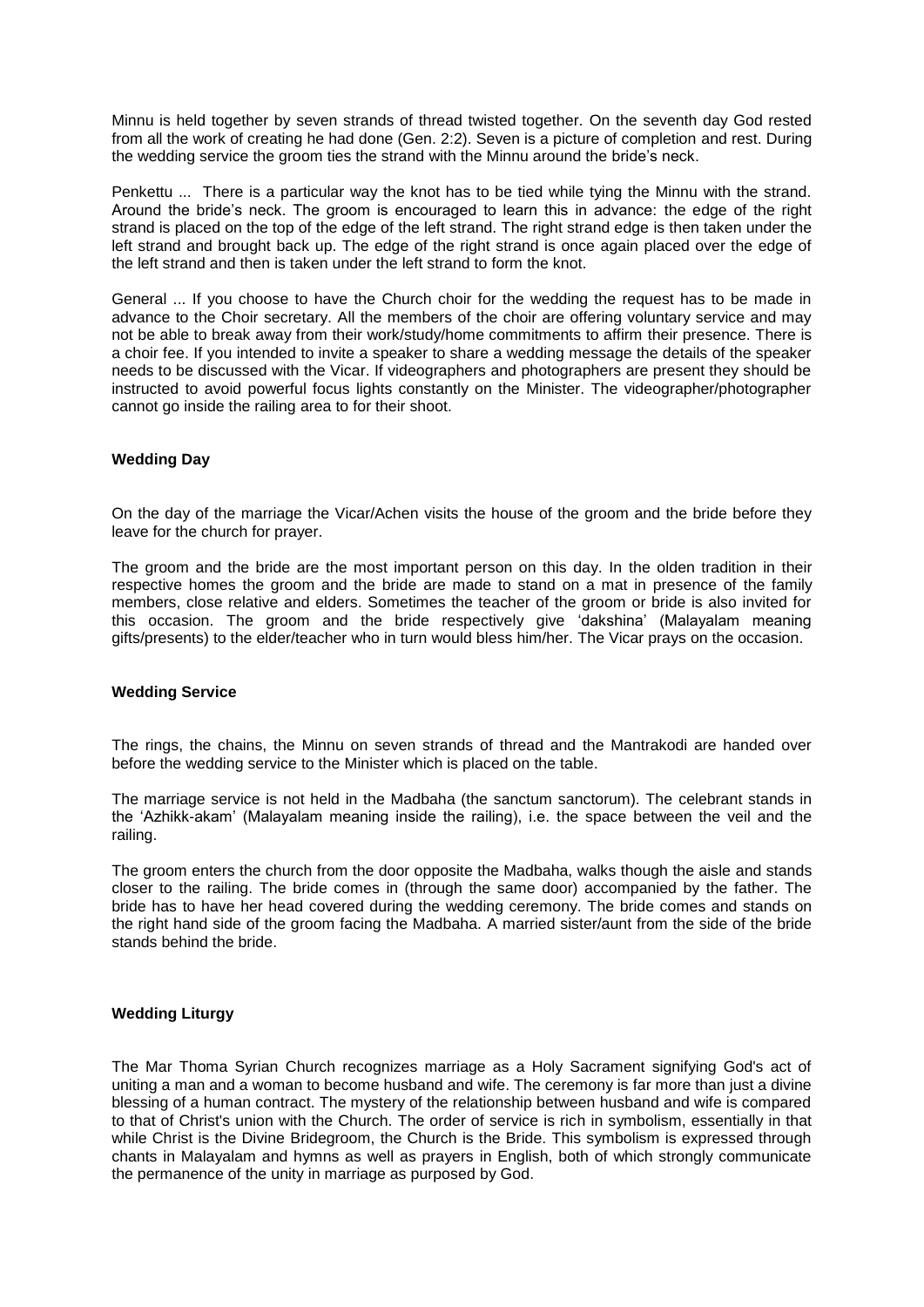The service is conducted in two parts – Blessing of the Ring and Blessing of the Crown. During the ancient times these were two services done separately but now owing to practical reasons is done together.

# **1. Blessing of the Ring (Engagement)**

Though the couple has already arrived at an understanding earlier and agreed for this marriage, this is again confirmed in the church before this august gathering. The minister puts the rings on the fourth finger of the right hand of the groom and the bride, which they accept from him as a token of the givenness of their marriage by God

In the Christian faith Christ is the husband and the Church is the bride. God called Abraham to be the father of the nations. Abraham is a picture of God the Father. Isaac is the only son of Abraham. Isaac is the picture of Jesus Christ the Son. Abraham sent his chief servant to find a bride for his son Isaac. The servant identifies Rebecca and comes back with her as bride for Isaac. The servant is a picture of the Holy Spirit who brings the church (the bride of Christ) to Christ.

In the Mar Thoma marriage the ring is not put by the groom on the hand of bride and vice verse. It is the Minister who puts the ring on the finger the groom and the bride. This is a picture of the Holy Spirit bringing the groom and the bride in the holy matrimony. The minister puts the ring on behalf of Christ and church as a sign of the covenant.

# **2. Blessing of the Crown (Marriage)**

During the second part of the service, the minister uses a gold chain to crown the heads of the groom and the bride while praying that they may be adorned with the crown of righteousness and joy all the days of their life. The crown is a symbol of the authority and royal privileges in Christ. The bride uncovers her head during her crowning (care should be taken to ensure that the bridal attire does not have any crown on the head). The blessings of God who blessed Adam and Eve, Abraham and Sara, Isaac and Rebekah are invoked on the couple. In case of a remarriage the crowning is not done as it was done during the earlier marriage service.

An important part of this section is the reading of the epistle to the Ephesians in which St. Paul reminds us of the duties of the husband and wife in their life together. Then the minister joins the right hands of the groom and the bride, and reads a portion from the Gospel of St. Matthew, where Christ emphasizes the inseparable bond into which the bride and groom enter. Thereafter, the groom ties the "Minnu" around the bride's neck and covers her head with the "Mantrakody" (the wedding sari), both of which elements are adopted from the Indian local culture. At this point in time the sister or the aunt who stood behind the bride moves away and the sister or an aunt of the groom now stands behind the bride. This is an indication that the bride has now become part of the groom"s family.

The groom and the bride does not take any vows, instead, the ceremony is concluded with the Exhortation to the couple in which their sacred duty to each other is enjoined upon them in the name of "One who knoweth the heart and the mind". This is considered far more binding than a vow uttered or a contract drawn up.

### **Signing the Marriage Register**

After the wedding service the husband and the wife sign the marriage register. Two witnesses also sing the register. They now give their first offertory as a couple to the church. The husband and the wife turn to the congregation and are introduced by the Vicar as the newly wedded couple.